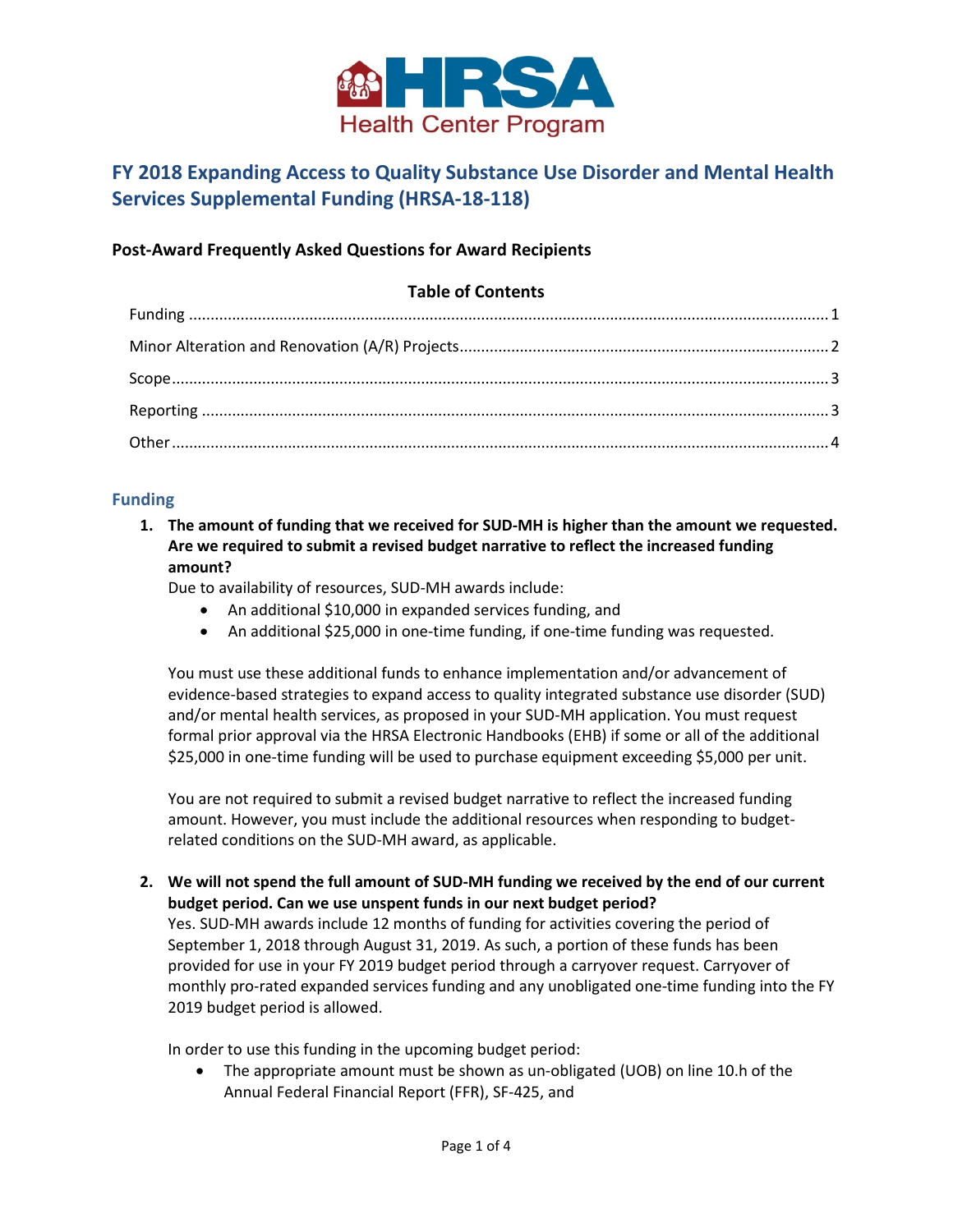

• You must submit a prior approval request in EHB to carry over these funds immediately following the FFR submission.

#### **3. Is re-budgeting allowed?**

As indicated on the SUD-MH Notice of Award, award recipients may re-budget SUD-MH funding without prior approval as long as the proposed use of funds aligns with the intent of the SUD-MH supplemental funding opportunity and complies with th[e Uniform Administrative](https://www.gpo.gov/fdsys/granule/CFR-2016-title45-vol1/CFR-2016-title45-vol1-part75/content-detail.html)  [Requirements, Cost Principles and Audit Requirements for HHS Awards.](https://www.gpo.gov/fdsys/granule/CFR-2016-title45-vol1/CFR-2016-title45-vol1-part75/content-detail.html)

However, if you did not request one time funding for minor alteration and renovation (A/R) projects in your FY 2018 SUD-MH application, you may not re-budget funds to support minor A/R projects post-award.

Budget adjustments must not impact your ability to add at least 1.0 full-time equivalent (FTE) personnel who will support SUD and/or mental health service expansion within 8 months of award, and increase patients receiving SUD and/or mental health services according to the patient projections in your FY 2018 SUD-MH application by December 31, 2019.

**4. My health center plans to use additional one-time funding for SUD-MH capital development projects. Is prior approval required?** 

As indicated on the SUD-MH Notice of Award, you are required to request prior approval if some or all of the additional one-time funding will be used to support:

- Minor A/R, and/or,
- Equipment purchases exceeding \$5,000 per unit cost.

You must request prior approval activities prior to the initiation of construction, preparation, demolition, alteration and/or renovation activities. Information on the documentation you are required to submit is available on the [SUD-MH Technical Assistance website.](https://www.bphc.hrsa.gov/programopportunities/fundingopportunities/sud-mh/)

## <span id="page-1-0"></span>**Minor Alteration and Renovation (A/R) Projects**

#### **5. What constitutes minor A/R?**

As part of a plan to implement and/or advance evidence-based strategies to expand access to SUD and/or mental health services, minor A/R projects may include work to repair, improve, and/or reconfigure the interior arrangements or other physical characteristics of a location. Minor A/R activities may not increase the total square footage of an existing building, and may not be part of a larger construction project. Equipment installation costs that require wiring or plumbing are considered minor A/R.

#### **6. What documentation and review is required for minor A/R projects?**

In October 2018, HRSA will host a webinar that will offer health centers guidance on SUD-MH minor A/R documentation and review requirements. Prior approval by HRSA is required for all minor A/R activities, prior to the initiation of physical construction and site preparation. Additional conditions may be placed on your SUD-MH award after HRSA approves your proposed minor A/R activities.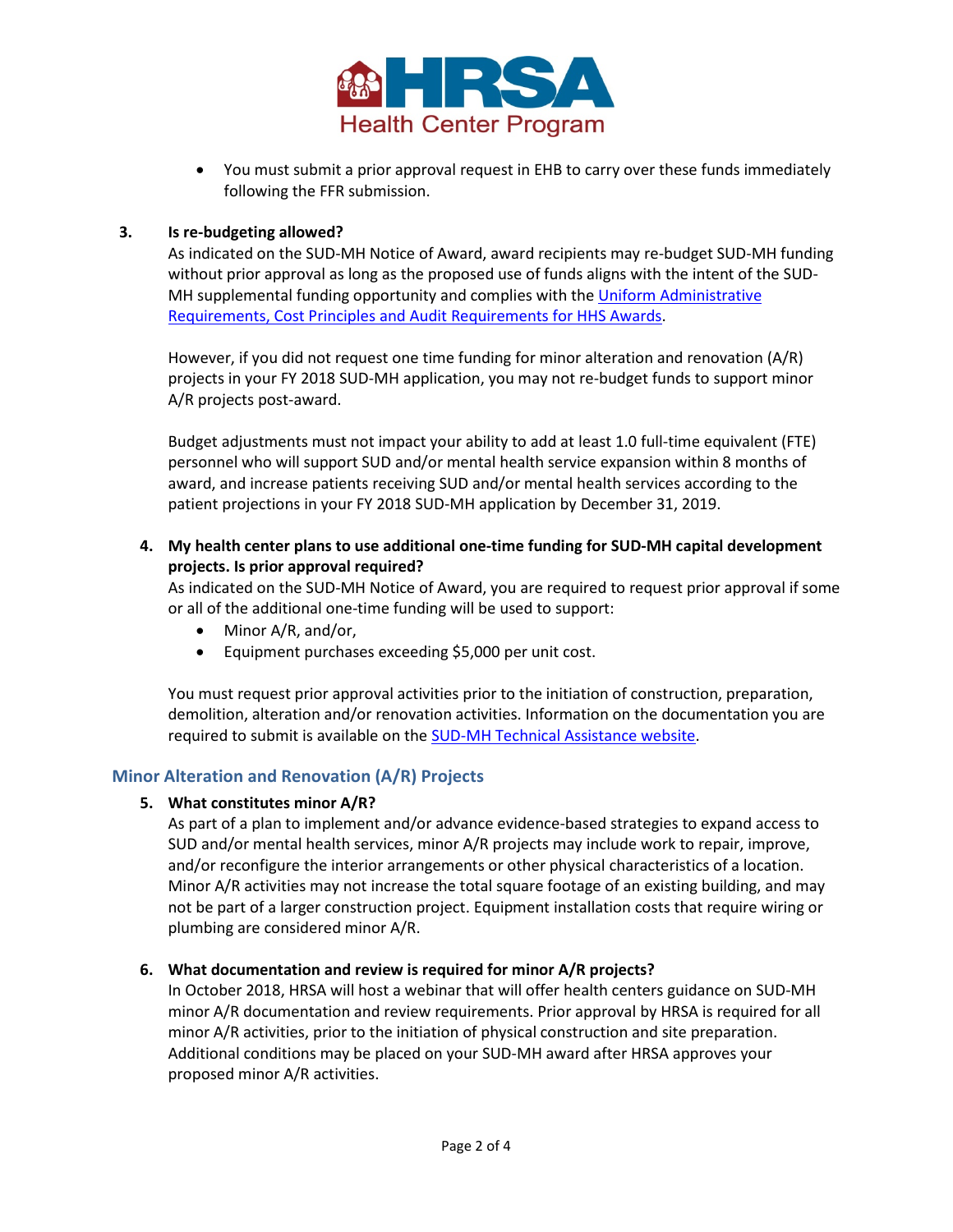

Documentation required for approval of minor A/R activities includes a minor A/R project budget justification, schematic drawings, and an environmental and information documentation checklist. Separate technical reviews on architectural/engineering, environmental preservation, and historic preservation are also required. Because minor A/R prior approval may take a few months post-award, you should develop contingencies in order to meet SUD-MH staffing and patient projections on time.

#### <span id="page-2-0"></span>**Scope**

**7. Do we need to update our forms to reflect our planned SUD-MH funded services?** 

You may need to submit a Scope Adjustment or Change in Scope request to ensure that all planned SUD and/or mental health services are accurately documented. Scope changes must be approved prior to implementing the new service(s). For guidance in determining whether a Scope Adjustment or Change in Scope is necessary, refer to [the Scope of Project website.](https://www.bphc.hrsa.gov/programrequirements/scope.html) If needed, contact the project officer listed on your SUD-MH notice of award for additional guidance.

**8. Do we need to update our forms to include the new mobile medical van we plan to purchase with SUD-MH funding?** 

Health centers that proposed purchasing mobile medical vans with one-time SUD-MH funding will need to add the van to scope by updating Form 5B prior to implementing the van as a new service site. A sample Form 5B and instructions for completing the form are available in the Sites section of the [Scope of Project website.](https://www.bphc.hrsa.gov/programrequirements/scope.html) If needed, contact the project officer listed on your SUD-MH notice of award for additional guidance.

**9. Can we use SUD-MH funds at a new site we recently added to scope?** 

Only SUD-MH funds requested for minor A/R costs are site-specific. SUD-MH funding that is not associated with minor A/R activities may be used to support approved SUD-MH activities at any site in the health center's approved scope of project.

#### <span id="page-2-1"></span>**Reporting**

#### **10. When are SUD-MH progress reports due?**

Tri-annual reports will be due in January, May, and September 2019. These reports will track progress towards hiring the required 1.0 full time equivalent (FTE) within 8 months, as well as patient impact data. The reports will also include a brief summary on the progress and barriers associated with achieving project outcomes. The first SUD-MH Progress Report will be available in EHB on January 1, 2019 and will cover a four month reporting period from September 1, 2018 to December 31, 2019.

#### **11. Where can I find additional information on SUD-MH progress reporting requirements?**

<span id="page-2-2"></span>HRSA will host a post-award technical assistance webinar on SUD-MH progress reporting in November 2018. The specific date and dial in information for this webinar will be announced in the Primary Care Digest and posted on the [SUD-MH technical assistance website,](https://www.bphc.hrsa.gov/programopportunities/fundingopportunities/sud-mh/) which will also link to resources and sample forms to support SUD-MH progress reporting.